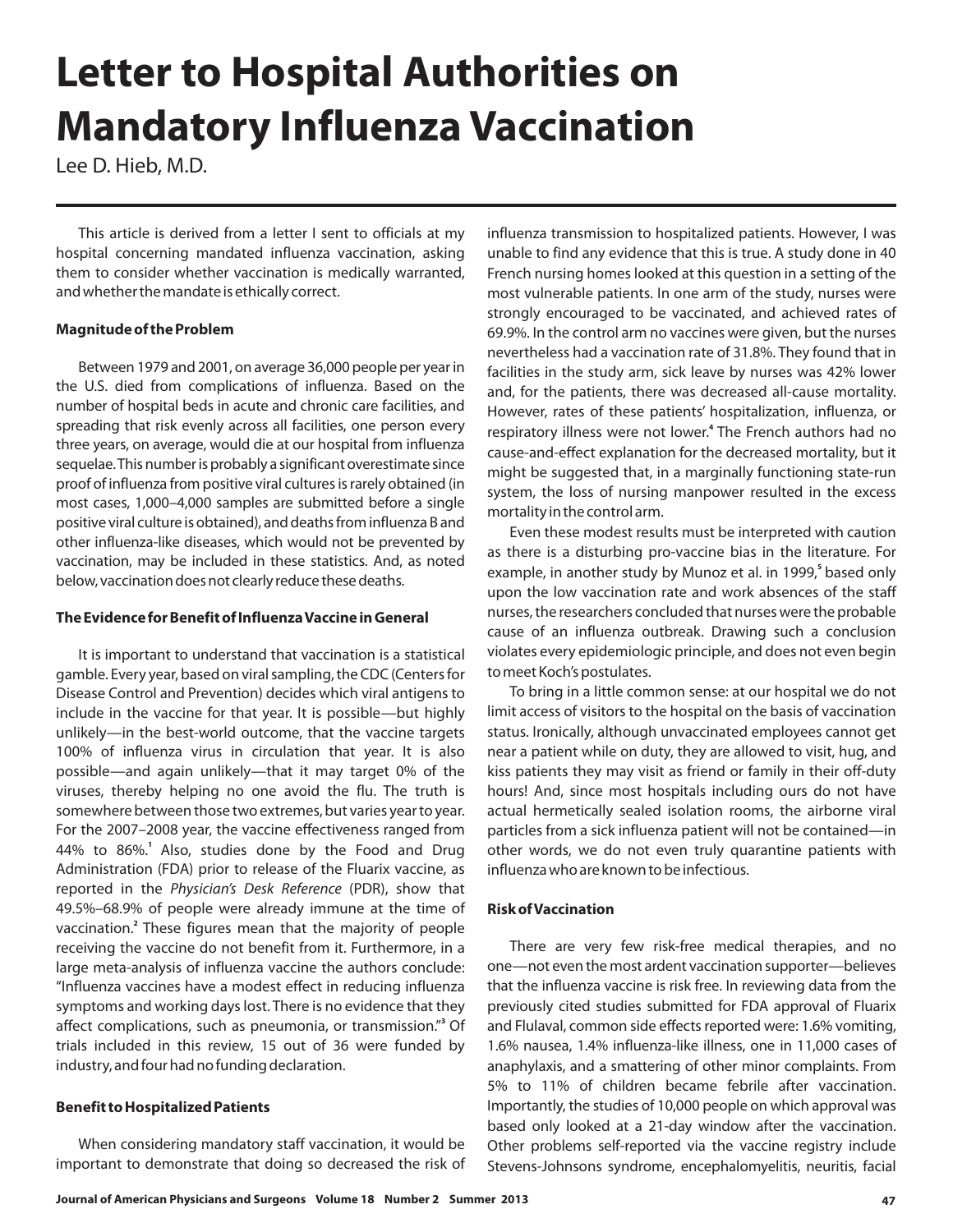palsy, meningitis, myelitis, Guillain‐Barré syndrome, and other neurologic sequelae. There is general agreement that neurologic problems can occur after immunizations of various sorts, and that these neurologic changes are of an acute and unpredictable nature. Guillain‐Barré is perhaps the best known of the risks. The incidence is unknown because of the sometimes delayed onset and the need for self‐reporting, but is common enough that during my career I have seen a handful of cases that occurred after vaccination. This ascending paralysis can be fatal or leave permanent movement and sensory deficits. A study of 10,000 people may not be large enough to capture the incidence in controlled studies, and cases will be missed in studies looking at only a 21‐day postvaccination window.

The more controversial vaccine issues involve potential long‐term sequelae that may be related to the adjuvants used in the vaccine to stimulate the immune response, the risk of vaccines containing small SNPs (single nucleotide polymorphisms) of oncogenes from the media in which they are grown, and the overall risk‐to‐benefit ratio of multiple vaccinations.

In our very specialized medical world we sometimes fail to look at the big picture. For example, although statins have decreased death from myocardial infarction, we have seen an increase in heart failure, and the all‐cause mortality is not lowered. In the case of influenza vaccine, are we interfering with our natural immune function by trying to eliminate all disease? What is the function of natural infection in overall health? We know, for example, that since the introduction of childhood vaccination, asthma and other autoimmune phenomena in children have risen. Some researchers attribute this to altering the natural"learning process"of the immune system. I attended a cancer seminar in which the researcher from the University of Texas MD Anderson Cancer Center noted that people who took the influenza vaccine eight out of ten years were more apt to get cancer. The lecture was about the effect of febrile illness on cancer, and the researcher hypothesized that febrile illness in general causes temporary hypervigilance of the immune system, which wipes out incipient cancer cells during that period. In any case, it must be conceded that the issues are complex, and the effect of altering the interaction of the human immune system with the natural world is not completely understood.

One of the ways we alter the immune system in vaccination is by the use of adjuvants—chemicals that boost the immune system response to an antigen. Some of these materials, specifically squalene, have been shown in animal studies to cause autoimmune responses some time after the exposure.This tends to support the concern by some researchers that squalene may increase the risk for autoimmune disorders in humans.

Another adjuvant is aluminum. In 1998 Dr. Romain Gherardi, a French specialist in neuromuscular diseases, described a new syndrome of severe muscle pain, cognitive impairment, and debilitating weakness following vaccination with one of three different vaccines, all containing aluminum.<sup>6</sup> He found that macrophages in muscles were filled with aluminum from the adjuvant. This was confirmed later in patients in America. Yet aluminum is still used in vaccines. It should be noted that the maximum accumulation of the aluminum‐filled macrophages occurred 5 years after receiving the vaccine. In later (unpublished) animal experiments by the same researcher, aluminum‐containing adjuvants injected into muscle resulted in 31% of animals developing aluminum deposits in the brain.

Adjuvants are necessary because elderly people—those we are targeting with the influenza virus—do not respond well to the "unboosted" influenza antigens. The scientific argument is beyond the scope of this letter, but consider this observation regarding one of the adjuvants:

MF59, an oil‐in‐water emulsion, is currently licensed for use in the elderly as an adjuvant in seasonal influenza vaccines. Its mechanism of action is not fully understood, but enhancement of the interaction between the antigen and the dendritic cell seems to be involved. When used with seasonal influenza vaccines, an increase occurs in the hemagglutination inhibition antibody titers against some, but not all, seasonal vaccine influenza strains…. *observed thereafter<sup>7</sup> [emphasis added]. The use of the adjuvant is associated with an increase in the frequency of local and systemic early post‐vaccine adverse events (3–7 days), but no increase in adverse events was*

In other words, according to the researcher, adjuvants affect the immune system in a very basic way that scientists do not fully understand, yet they can nevertheless guarantee the absence of long‐term problems although they only looked at relatively small groups of people over short periods of time. Science is an ever changing field, and I admit there is no perfect safety for any treatment, but I am not comfortable with this level of certainty.

Vaccines are big business. Unfortunately, with enough money on the table, safety can take a back seat. It turns out that the government does not require vaccine manufacturers to submit to independent safety studies, but allows them do their own. Recently Pfizer pharmaceutical company was ordered to pay \$2.3 billion for"felony with intent to defraud,"and the *Journal* of the American Medical Association (JAMA) revealed that drug companies pay for ghostwriting scientific papers. In Britain, during a court investigation concerning vaccines, it was revealed that the a major drug company was publishing a journal, taking care to make it appear as peer reviewed, but in reality selecting articles favorable to its vaccines. Danish police are investigating Dr. Poul Thorsen, a leading "researcher" whose group wrote papers supporting vaccine safety. These are still the bulwark of safety claims in the popular press. After his major papers were questioned for authenticity, and after having been paid more than \$14 million by the CDC since 2002, he has absconded with \$2 million. His partner Kreesten Madsen was found to have e‐mails that showed him colluding with CDC officials to cherry pick studies to defend the role of and safety of vaccines.

Current vaccines, in order to speed their production, are grown in media that incorporate viral DNA. The vaccines antigens are then harvested, and the DNA removed by various processes. But as any chemist knows, it is difficult to remove every bit of growth medium, and allowable levels are never given as zero but in "acceptable" parts per million. What is acceptable for an oncogene? This is not just a theoretical risk, as pointed out by the FDA, which wrote: